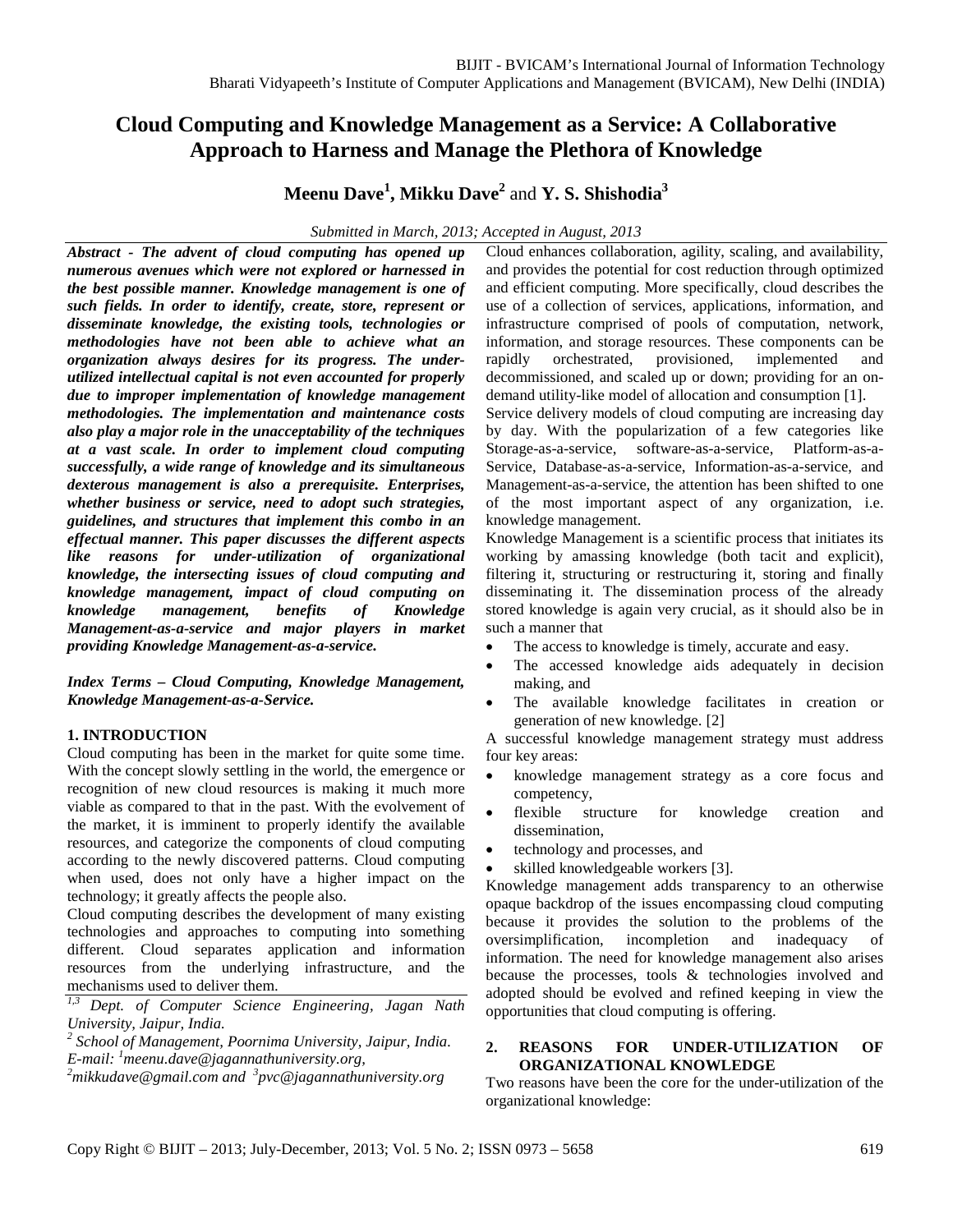- The principal reason is the reluctance of the employees to divulge the tacit knowledge. An employee sees it either as a threat (because he fears losing his job on the grounds of competition), or finds the sharing of information a timeconsuming and mundane work for which he does not gain any incentive.
- Secondly, most of the organizations lack the proper modus operandi, framework, tools and technologies to amass the freely flowing intellectual capital, which goes unused and totally wasted. The acknowledgement of the wasted capital and timely investment in accumulating this asset and there after proper utilization for decision making is not yet achieved on a large scale.

#### **3. CLOUD COMPUTING AND KNOWLEDGE MANAGEMENT: THE INTERSECTING ISSUES**

As technology changes, however, the need for a clear and definitive knowledge management is increasing. The increase in adoption of mobile devices, cloud computing, and virtual workplace only makes knowledge management more important [4].

The deployment and consumption modalities of cloud should be thought of not only within the context of 'internal' vs. 'external' as they relate to the physical location of assets, resources, and information; but also by whom they are being consumed by; and who is responsible for their governance, security, and compliance with policies and standards.

The risk for knowledge management-as-a-service also depends upon:

- The types of assets, resources, and information being managed
- Who manages them and how
- Which controls are selected and how they are integrated
- Compliance issues [5].

Key issues regarding data lifecycle security in the cloud with reference to knowledge management-as-a-service include the following:

- **Data security.** Confidentiality, Integrity, Availability, Authenticity, Authorization, Authentication, and Non-Repudiation.
- **Location of the data.** There must be assurance that the data, including all of its copies and backups, is stored only in geographic locations permitted by contract, SLA, and/or regulation.
- **Data remanance or persistence.** Techniques for completely and effectively locating data in the cloud, erasing/destroying data, and assuring the data has been completely removed or rendered unrecoverable must be available and used when required.
- **Data backup and recovery schemes for recovery and restoration.** Data must be available and data backup and recovery schemes for the cloud must be in place and effective in order to prevent data loss, unwanted data overwrite, and destruction.
- **Data discovery.** As the legal system continues to focus on electronic discovery, cloud service providers and data owners will need to focus on discovering data and assuring legal and regulatory authorities that all data requested has been retrieved.
- **Data aggregation and inference. P**ractices must be in play to assure the data owner and data stakeholders that the data is protected from subtle "breach" when data is commingled and/or aggregated, thus revealing protected information (e.g., medical records containing names and medical information mixed with anonymous data but containing the same "crossover field") [1].

## **4. IMPACT OF CLOUD COMPUTING ON KNOWLEDGE MANAGEMENT**

Cloud services are increasingly being used for the purpose of knowledge management because of the following reasons:

- Technological advancement related to ubiquitous high-speed internet connectivity
- Shrinking cost of data-storage,
- The propagation of smart mobile devices at electric speed around the world

These factors have helped in fulfilling the pre-requisite of simple, cost-effective and flexible information. The use of smart phones and tablets demonstrates the potential of cloud computing to empower the users with sophisticated and highpowered yet uncomplicated and easy-to-use computer applications and information, which was otherwise not so easy to access.

It is rare today to find a user who is not aware of Google and the data and information that lays only a few clicks away. Faced with this ever-growing repository of knowledge, organizations struggle to provide the right solution to customers faster than they can find it on the Internet. A few aspects of the Google-effect can leave organizations vulnerable. The source of information found on the Internet must be carefully evaluated by the user to ensure that it can support decision-making. Dissemination of corporate knowledge is slow and often does not meet the needs of the user population. It is important for corporations to develop a knowledge management strategy that responds to user needs in a timely and efficient manner – that takes information and data real time and provides that information and data in the right context from a trusted source – the corporation [4].

The cloud magnification effect has been felt as discussed below:

- Maintaining freedom of information: when internet communications were shut down during unrest in Egypt, a team of international companies combined cloud services and social networking to connect in-country mobile phone networks to deliver text messages internationally via Twitter, in just a couple of days [6].
- Broadening frontiers of transformation: the continuously falling costs of computing, data transmission and storage are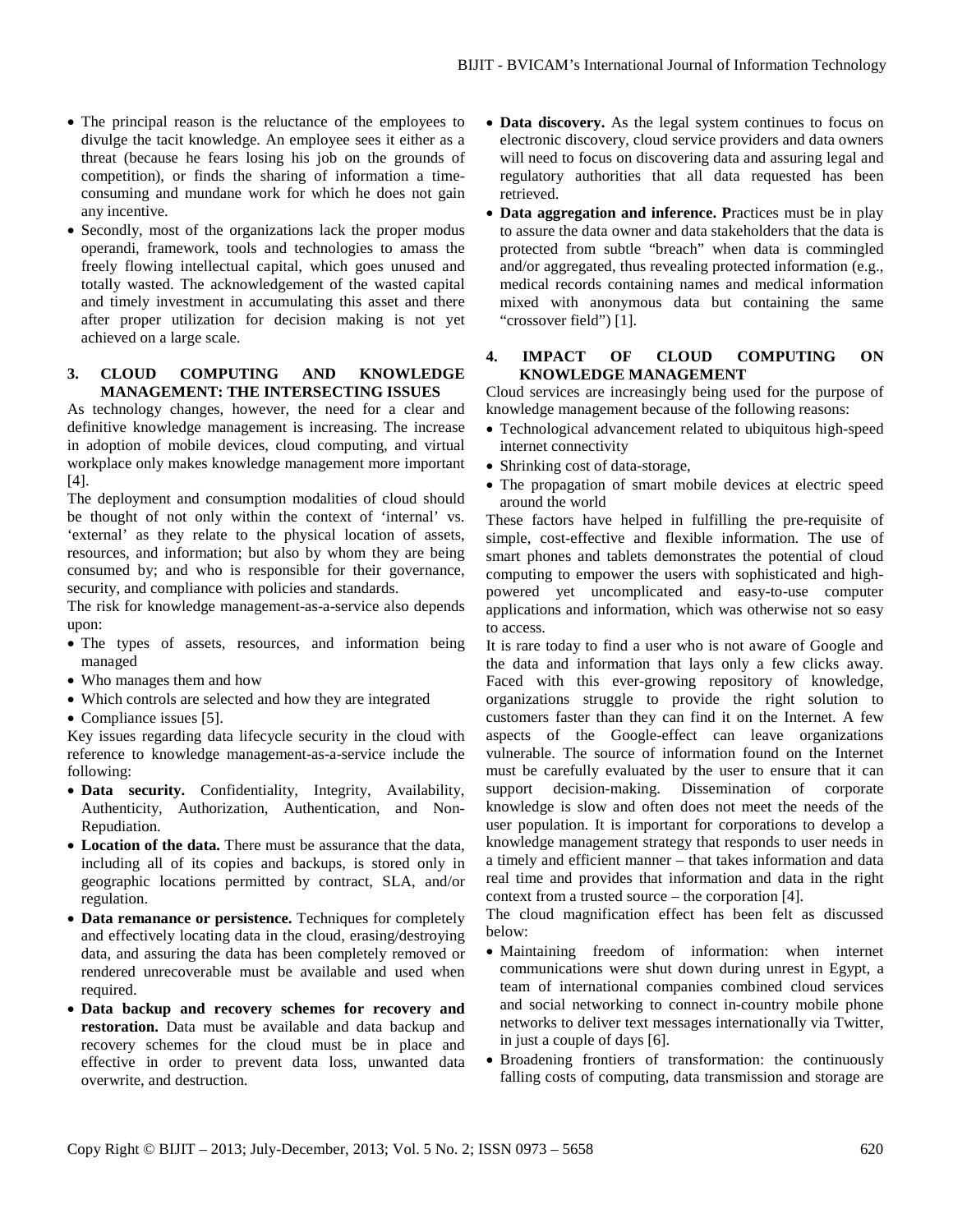Cloud Computing and Knowledge Management as a Service: A Collaborative Approach to Harness and Manage the Plethora of Knowledge

constantly broadening the opportunity for cloud services to transform businesses and business models

- Enabling social networking: it's important to note that the entire social networking phenomenon is enabled by cloud computing. It is believed that the eventual impact of social networking on businesses and the related improvement in productivity will be profound.
- Accelerating technology transitions: one big difference between the successful introduction of tablet computers in 2010 from earlier failed attempts is that cloud-based services are available today to do the background computation, storage and other "heavy lifting" that make tablet computers useful tools [5].

#### **5. BENEFITS OF CLOUD COMPUTING FOR KNOWLEDGE MANAGEMENT PERSPECTIVE**

Keeping in view, the knowledge management process, the following requirements can be catered efficiently with cloud computing:

- Cloud computing greatly reduces the technology related costs. Synergies are created through reduction in computing resources, time and modelling process. The large and variable storage needs for maintaining huge knowledge management systems can be accomplished by the use of cloud storage models.
- It provides access to variety of services to the users.
- It opens gates to several options for the knowledge users, earlier unknown to them.
- Cloud computing is an effective way to streamline the knowledge and make it readily available also.
- It accelerates the development and acquiescence of the competencies and capabilities of knowledge works in any organization.
- It extends the use of open-source services and shared developments across the globe.
- It reduces the activities and costs related to management of infrastructure.
- The work structure is changing these days, where requirement of access to information could be anywhere and at anytime. Cloud resources are the best answer to such indispensability.
- Through cloud computing, one can gain faster access to technology and the process of knowledge management becomes more connected and collaborative, as the structure is framed on highly scalable and reliable web oriented architecture.
- It improves access to data that corroborates the decisionmaking process and consolidates the studies & research processes. Latest project status, innovative ideas, new experiences and finest practices can thus be shared within an enterprise. It even motivates the employees for bringing forth creative strategies while carrying out the regular work, and enjoying it as well.
- It enhances awareness about the processes as the experiences are gained in different regions, sectors & fields of the world.
- Search patterns in knowledge management systems may vary and may experience sudden fluctuations and hiccups and can be better managed with an elastic/scalable computing model.
- Majority of knowledge management activities are generic in nature for which SaaS applications may be provided.
- Enterprises refrain from employing knowledge management tools and techniques primarily due to the cost incurred, but with cloud computing, pay-as-you-go concept can help solve this problem, as the required and limited services or resources are available at hand.
- Access to knowledge can be allowed on the basis of user's permission level.
- With the aid of cloud computing, knowledge can be converted into an asset which acts as a stimulant for innovations and research.

## **6. MAJOR PLAYERS IN MARKET PROVIDING KNOWLEDGE MANAGEMENT AS A SERVICE**

Cloud based services, in context to the knowledge management platform are increasing day by day. Many players have entered the arena, and are providing assorted services. A few are discussed as follows:

#### **Salesforce Knowledge Management as a Service**

Knowledge management software as a service from salesforce.com makes it easy to capture, review, catalog, and access information, so agents can find what they need when they need it. Knowledge management system by Salesforce includes these key features:

- A solution encyclopedia
- A private and public knowledge base
- Intuitive browsing and searching
- Solution administration
- Solution workflow
- Multilingual solutions
- Suggested solutions
- Solution ratings [7].

## **BMC Knowledge Management as a Service**

BMC provides a powerful knowledge content search engine that not only helps service desk analysts find solutions to incidents, but also provides users with access to resources for resolving their own issues. BMC Knowledge Management as a Service is part of the BMC Remedy IT Service Management Suite. This offering delivers cloud-enabled service desk, selfservice, inventory, and basic knowledge management capabilities hosted on the Cloud Platform [8].

## **Office 365 and SharePoint Online**

Office 365 allows with anywhere access to email, web conferencing, documents, and calendars. It includes businessclass security. Office 365 provides easy-to-use, cloud-based management tools in a single location. Through the administration user interface IT staff can set up new user accounts, control access to features, and see the status of all Office 365 services and tools in real time.

Microsoft SharePoint Online, which is part of the Office 365 offering, provides out-of-the-box facilities for implementing